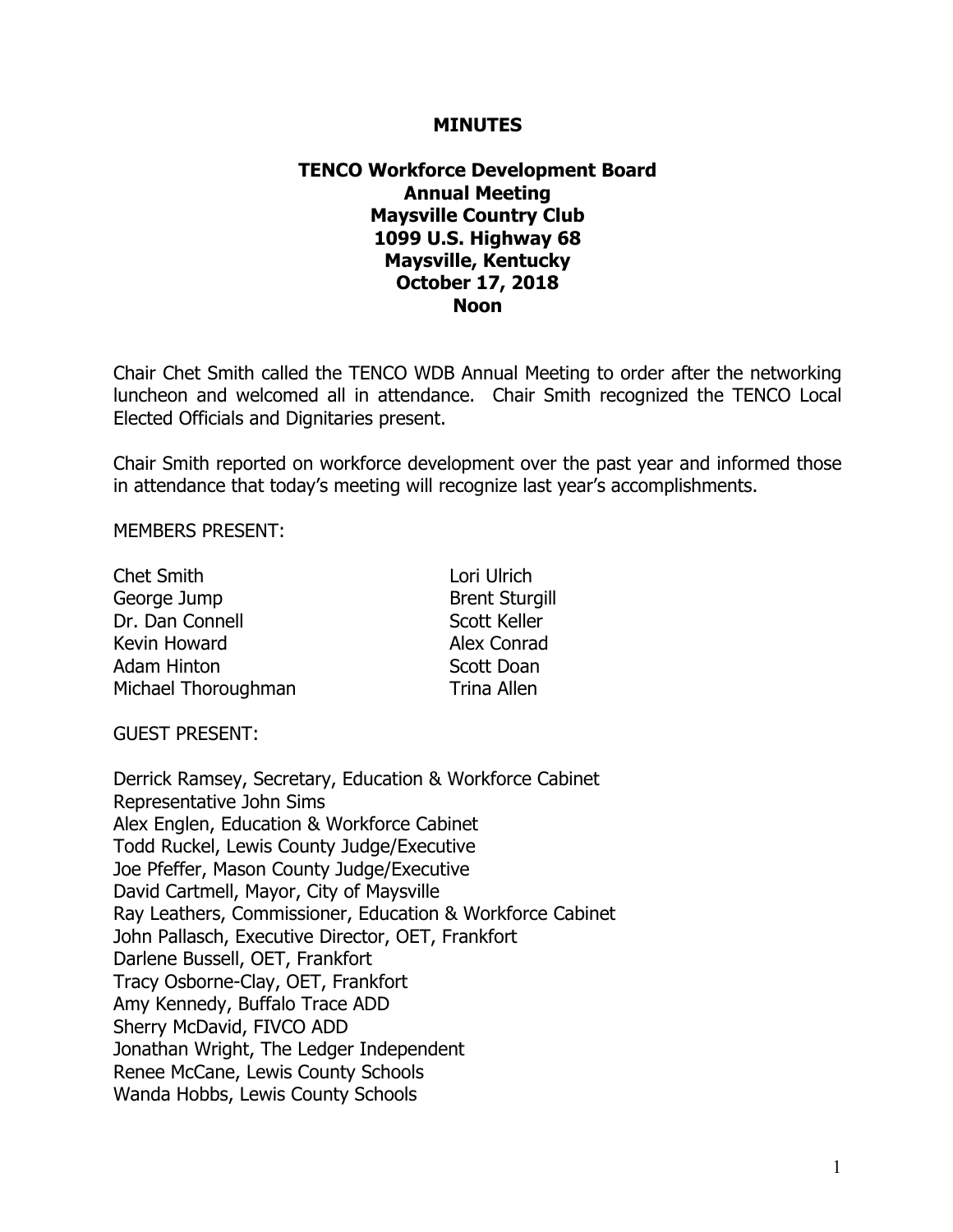Beverly Tadlock, MSU Adult Education Gwyn Gallenstein, MCTC Owen McNeill, Maysville/Mason Co. Industrial Authority Chris Boggs, ACTC Melanie Jamison, Montgomery Co. ATC Rod Baker, Ledger Independent Jennifer Shaw, MSU Sharon Reynolds, MSU Vicki Steigleder, Maysville Chamber of Commerce Nick Adams, Lewis County Schools Joe Koch, Meadowview Regional Medical Center Tonia Anderson, OET, Morehead Brittany Corde, MCTC Jeremy McCloud, Mason Co. ATC Terry Prather, The Ledger Independent

STAFF PRESENT:

Denise Dials Teresa Wilburn Dena Green and Tennifer Tuel Jeremy Faulkner Justin Suttles Michelle Sloas

#### The Workforce Vision

Chair Chet Smith introduced the Guest Speaker, Derrick Ramsey, Secretary of the Education and Workforce Development Cabinet. Secretary Ramsey informed the attendees of his vision for workforce in Kentucky and how the board can reach the goals he presented. He spoke about employment opportunities in KY, the importance of apprenticeships, improving the labor market participation rate, and how through teamwork we can "put Kentuckians back to work first".

Denise Dials, Workforce Director, welcomed all in attendance. She also thanked the Board and Staff for their dedication, passion for their work, and accomplishments.

#### Installation of Officers

Chair Chet Smith presented the new officers of the Board that were nominated and approved at the August 2018 WDB meeting. The officers will serve for the period 2018- 2020.

At this time, Joe Pfeffer, Mason County Judge Executive provided the Oath of Office to the Officers of the TENCO WDB for the period 2018-2020. The new officers were sworn in: Scott Keller, Chair and Lori Ulrich, Chair-Elect. Chuck Charles was approved as Secretary and will be sworn in at a later date.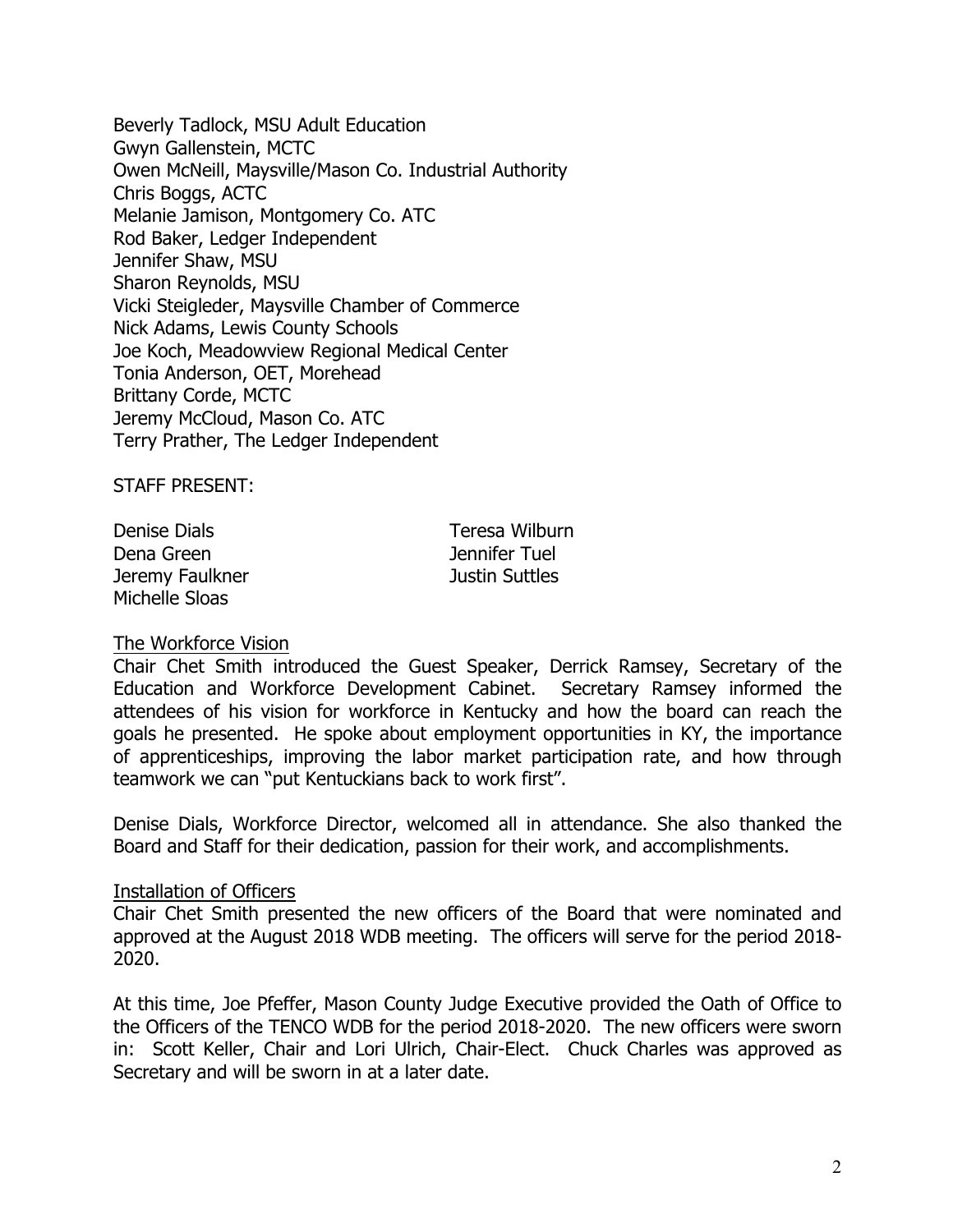# Recognitions:

### Board Member Recognition

Denise Dials recognized the Board Members with five-year membership. The recipients were George Jump, Brent Sturgill, Scott Keller and Chet Smith.

## Staff Recognition

Chair Scott Keller recognized the TENCO WDA Staff for years of service. The recipients were Jeremy Faulkner – 5 Years; Peggy Hall – 10 Years; and Teresa Wilburn – 15 Years.

## Success Stories:

Recognition of TENCO participants was narrated by Dena Green, Career Counselor. The stories recognized participants from Title I (Adults, DW, Y), Wagner-Peyser, Trade, SNAP E & T, Office of Vocational Rehabilitation; and Kentucky Skills U.

## Special Projects & Business Services

Jeremy Faulkner, Business Service Coordinator, reported on the Fiscal Year 2017-18 Special Projects and Board Activities for the TENCO WDA. Topics included: Youth Work Experience, Incumbent Worker, FAME, Work Ethic Seal Program, Work Ready Communities, Social Media, Business Services Provided, Job Fairs, Regional Job Fair with Northern KY, Veteran Job Fair, Talent Pipeline Management, local Rapid Response events, and Economic Development projects.

# Career Center Services

Justin Suttles, One-Stop Operator, reported on the Career Center Services (July 1, 2017– June 30, 2018) for the TENCO WDA. Topics included: Participants served per center, Customer Satisfaction reports, KY Career Center Certification for Morehead, TENCO Website, and Local and State training opportunities for staff.

# Financial Reports

Denise Dials reported on the financial expenses for the TENCO WDA for the period July 1, 2017 – June 30, 2018.

# Year in Review

Ms. Dials reported on the information included in the Year in Review July 1, 2017 – June 30, 2018. Topics included: Youth contracts, Breakdown of WIOA participants (by center, county, and sector), Performance, Strategic Plan, and Occupations in Demand/TENCO Sectors.